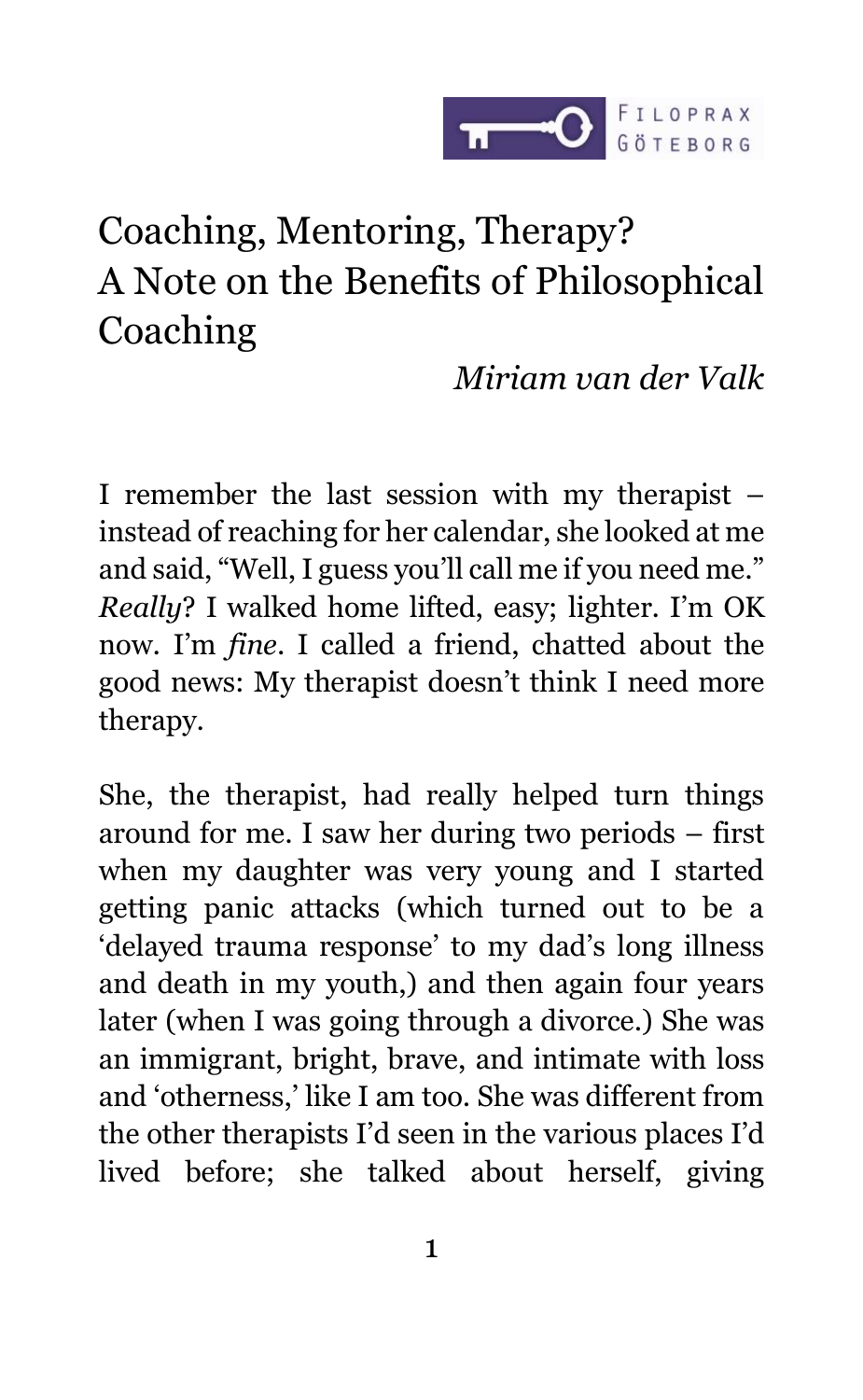examples and drawing parallels. (Quite a change from the clinical setting with the previous one, 'Dr. S' – I still don't know her first name.) But her job was to take me from unhealthy, 'minus,' to healthy, 'zero.' To help me manage life and get through the day with some kind of equilibrium.

I've had the urge to call her since that last session. Say, when I get scared; when it's difficult for me to trust that things will be OK. With my overexcitable imagination, fear is intense. What is this intense fear telling me about my beliefs – how I think the world works – luck, chance, karma, God? I really benefit from talking about things like that. From *thinking* about them, out loud, with someone on the same standing, facing the same direction. When I do, I can see the mechanisms and agents at hand. The interplay between my history, my situation, what I want to accomplish, and what I dread – all of that is made conscious. In dialogue, I can become aware of inconsistencies between my reactions and how I interpret them, and I can formulate a way forward for myself.

But I don't call her. That I get scared sometimes does not imply that I'm unhealthy, off track, or in need of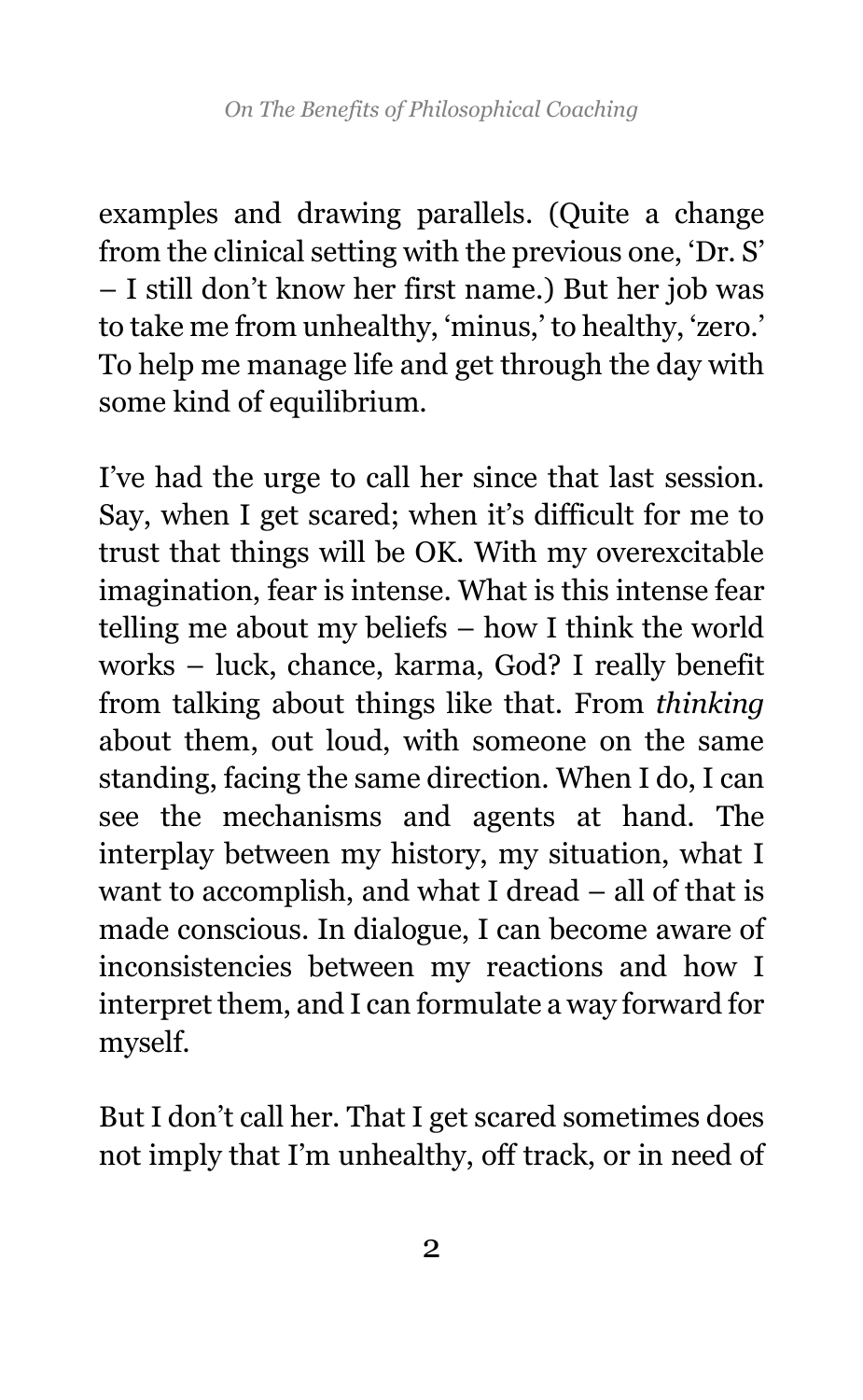someone to come and take charge of my life. I'm not *ill* because I wonder what it means to be a human being. Wondering about the meaning of life, *my* life, does not mean that I'm on 'minus.' I'm philosophizing; looking for the wisdom in my situation. That's profoundly human.

Standing at point 'zero' means facing a big problem: **what to** *do* **now**? How do I get to 'plus?'

We'll start by defining the terms – therapy, coaching, mentoring. Then we'll have a look at the 'philosophical' in 'philosophical coaching;' how does philosophy infuse the coaching process, and what can a philosopher bring to coaching?

### 1. Definitions

**Coaching** focuses on work, outcomes, and roads ahead. It creates a setting for discussion, makes sure to follow up, and helps you become accountable and authentic – like a 'fully functional adult.' Coaching is about the present and the future. It's about untapped potential. It focuses on capacity. And – always – the client is the expert and sets the agenda. The client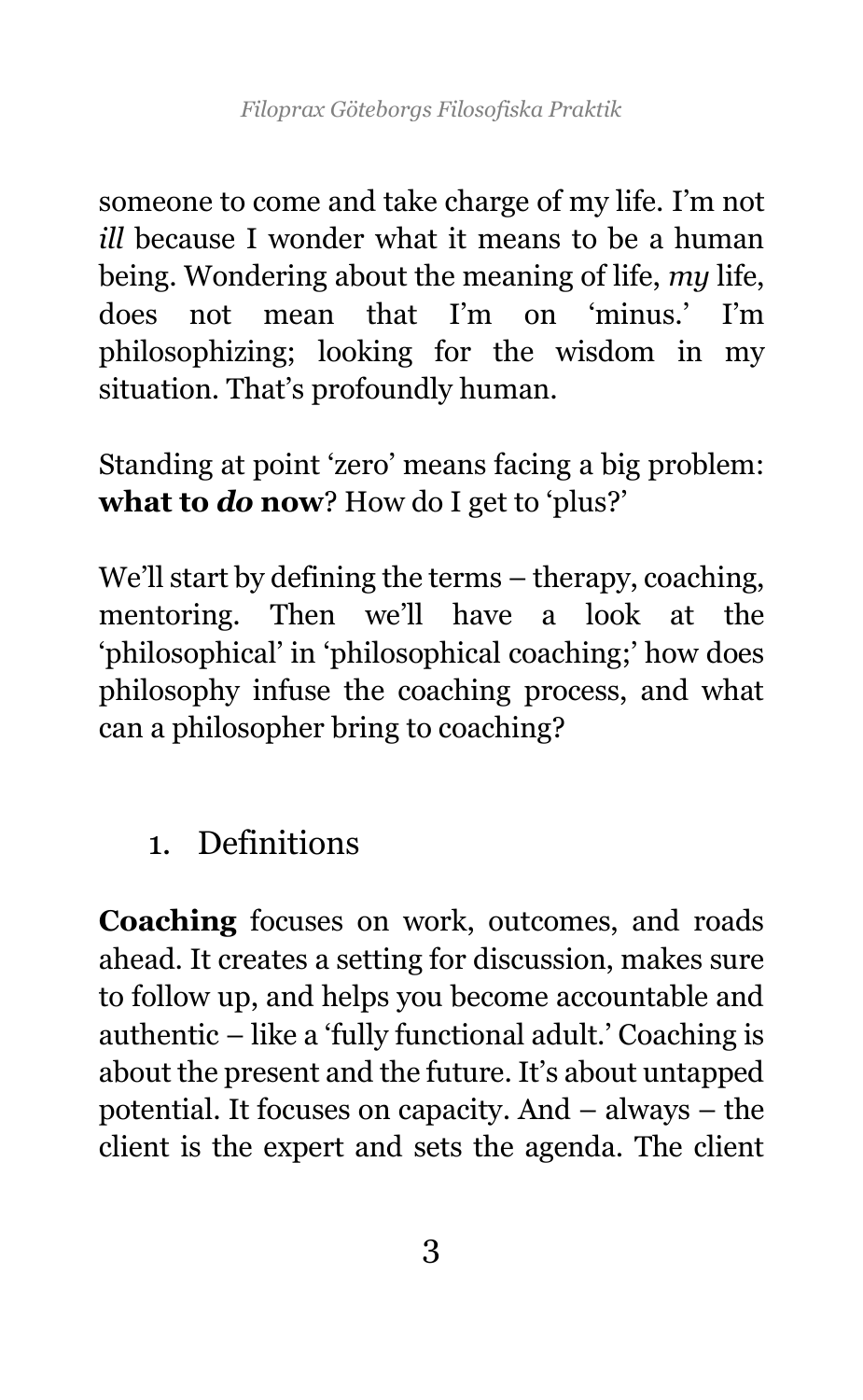officiates her goals; the coach guides the process of reaching them.

Coaching uses creative future oriented words such as building, constructing, and investing. Coaching connects insight to action.

(When coaching becomes philosophical, we focus as much on the Why as the How. More on that soon.)

**Mentoring** focuses on growth and maturity – on life, lived fully. Mentoring serves to make visible and strengthen the client's *entire* potential. The client is in charge of her goals as well as her process, and the mentor helps develop wisdom and understanding through observation and dialogue.

(Mentor type partnerships are the secret hope and loadstar of every coaching relationship at Filoprax.)

**Therapy** is about insights into the meanings of the past; healing, and recovery. It is about emotional processing. Therapy focuses on examining past wounds as a means for understanding the present, and for laying good grounds for the future. The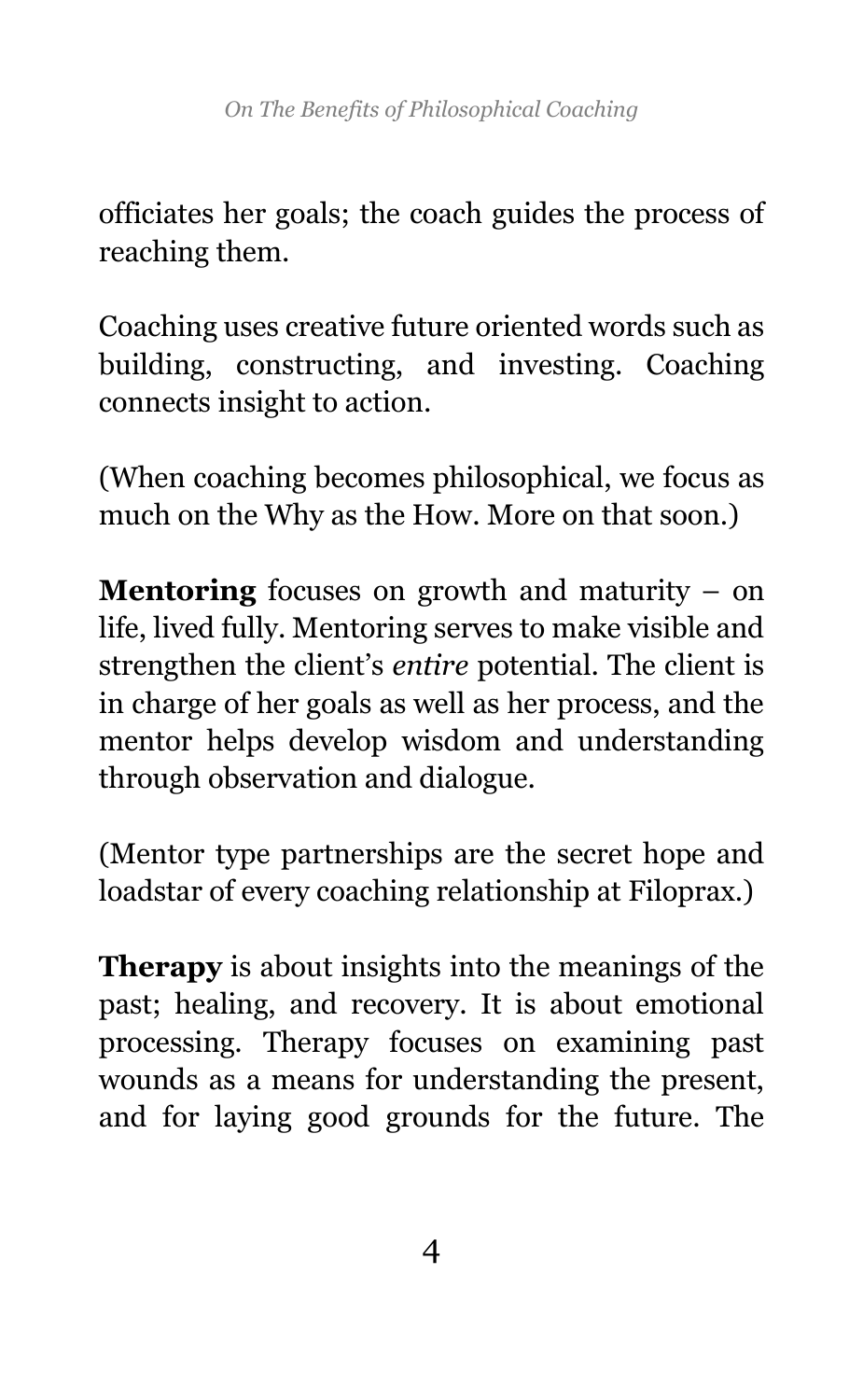therapist helps you see what you need; the therapist is the facilitator of the process.

A therapist can use coaching techniques if a situation calls for it, but a coach is typically not trained to do therapy.

> If a coaching client asks me my birthday, I'll tell them, and even accept a card. If my therapy client asks me the same questions, I'll ask them why they want to know and what they want to hear.<sup>1</sup>

A therapist is an expert in understanding psychological functions. A coach, on the other hand, need not be an expert in psychology: A coach helps you mobilize your *own* qualities. She understands that you want and are able to choose and act with authenticity and integrity. Sometimes you need both therapy and coaching in parallel, depending on where you're at. Sometimes the desire for coaching emerges as the need for therapy phases out.

<sup>1</sup> (Quote found in Hart, Blattner, Leipsic, "Coaching versus Therapy: A Perspective." In *Consulting Psychology Journal: Practice and Research* (2001) Vol. 53, no. 4, p. 232)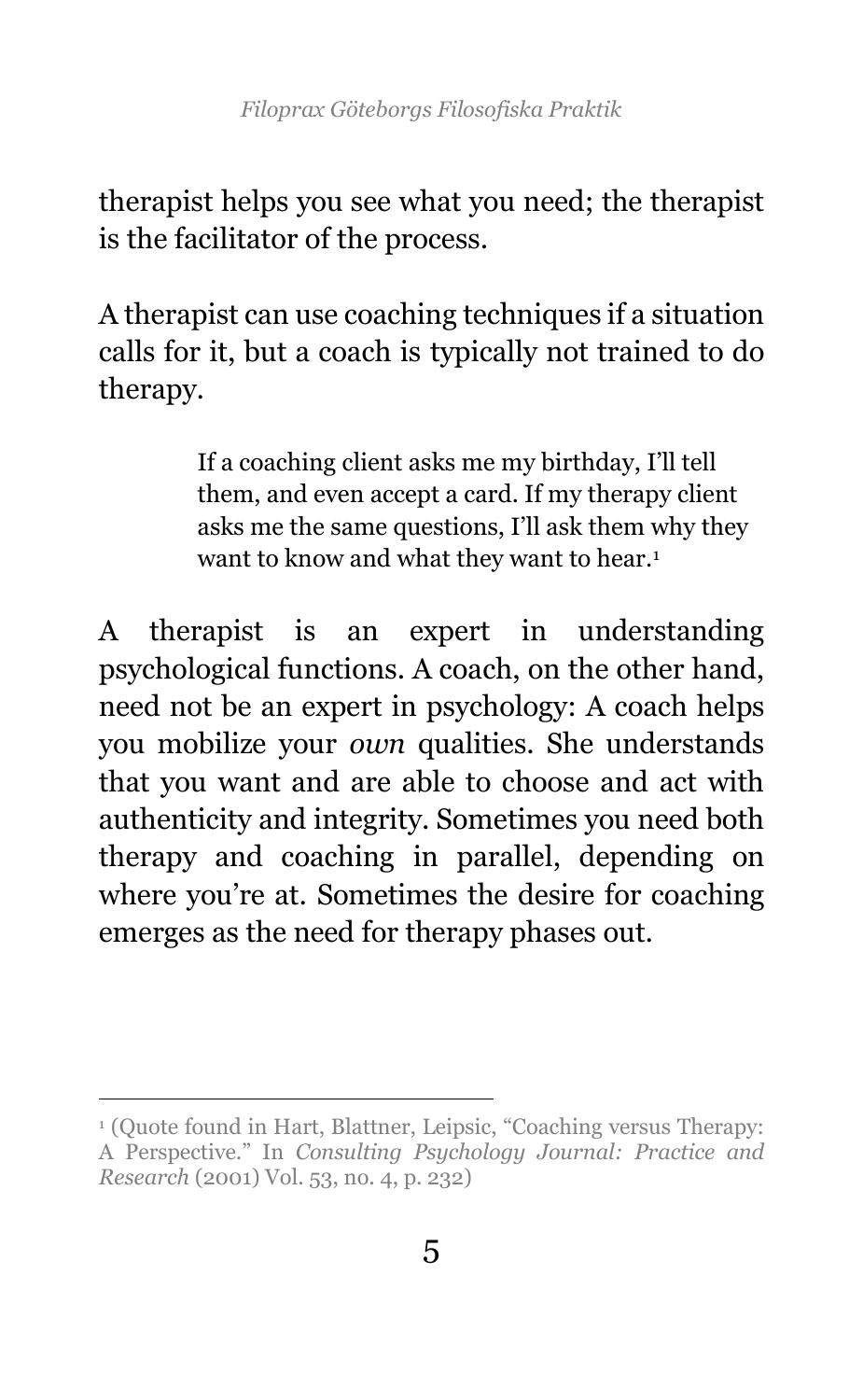A therapy setting is a clinical setting and should remain that way; a coach or mentor can meet you in a café, if you like.

Coaching, mentoring and therapy still have much in common: We all want change. We're about reflection, examination, discovery, learning, progress, and dialogue. We're all about allowing the client to be active in their own development. The client is in focus, and in charge of their own process. (In coaching and mentoring, the client knows this from the start.) Coaching is not therapy – but it can have 'therapeutic' effect.

Philosophy based coaching is not *opposed* to psychology based therapy – rather, it answers to a different need<sup>2</sup>

At Filoprax, we love the idea of self-directed, life-long learning. Of Socratic questioning. Eudaimonia. And entelechy; the transformation from potential to

<sup>2</sup> Which, exactly? Lydia Amir suggests that it's a "need in our society created by the weakening of established religion" (as seen in *Rethinking Philosophers' Responsibility* (2017) p. 57.) Religious authorities don't – or at least shouldn't – make us their *patients*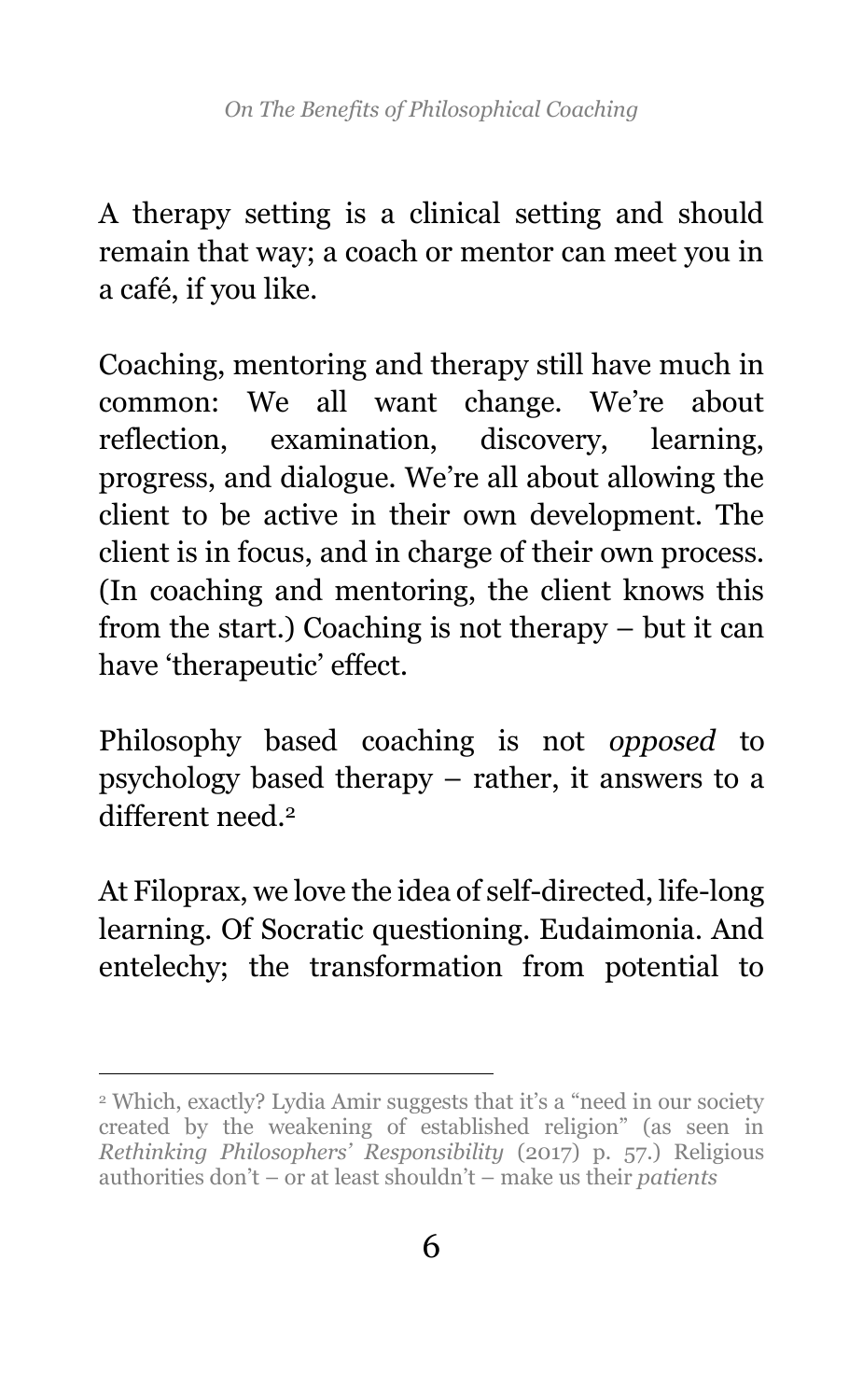actual: Seeing the oak in the acorn. Philosophical practice, to us, is empowerment.

# 2. On the 'philosophical' in philosophical coaching

*Philia* means "affectionate regard, friendship," usually "between equals.<sup>3</sup>" *Sophia* means wisdom. In our coaching and mentoring relationships, *philosophia* is our nationality, our culture, and how we pursue the ancient question and imperative, 'How should I live?' and, 'Know thyself.'

How we do anything is how we do everything, right?

We'll ask, 'What sort of life constitutes human flourishing?' (That is, *your* human flourishing.) We'll let our own thinking surface; we allow our own solutions to be found. And we think aloud, together, making the dialogue itself a guarantor against selfdeception. We dare to finish our thoughts. There will be active listening, mirroring, and curiosity.

<sup>3</sup> Says Wikipedia;

[https://en.wikipedia.org/wiki/Greek\\_words\\_for\\_love](https://en.wikipedia.org/wiki/Greek_words_for_love)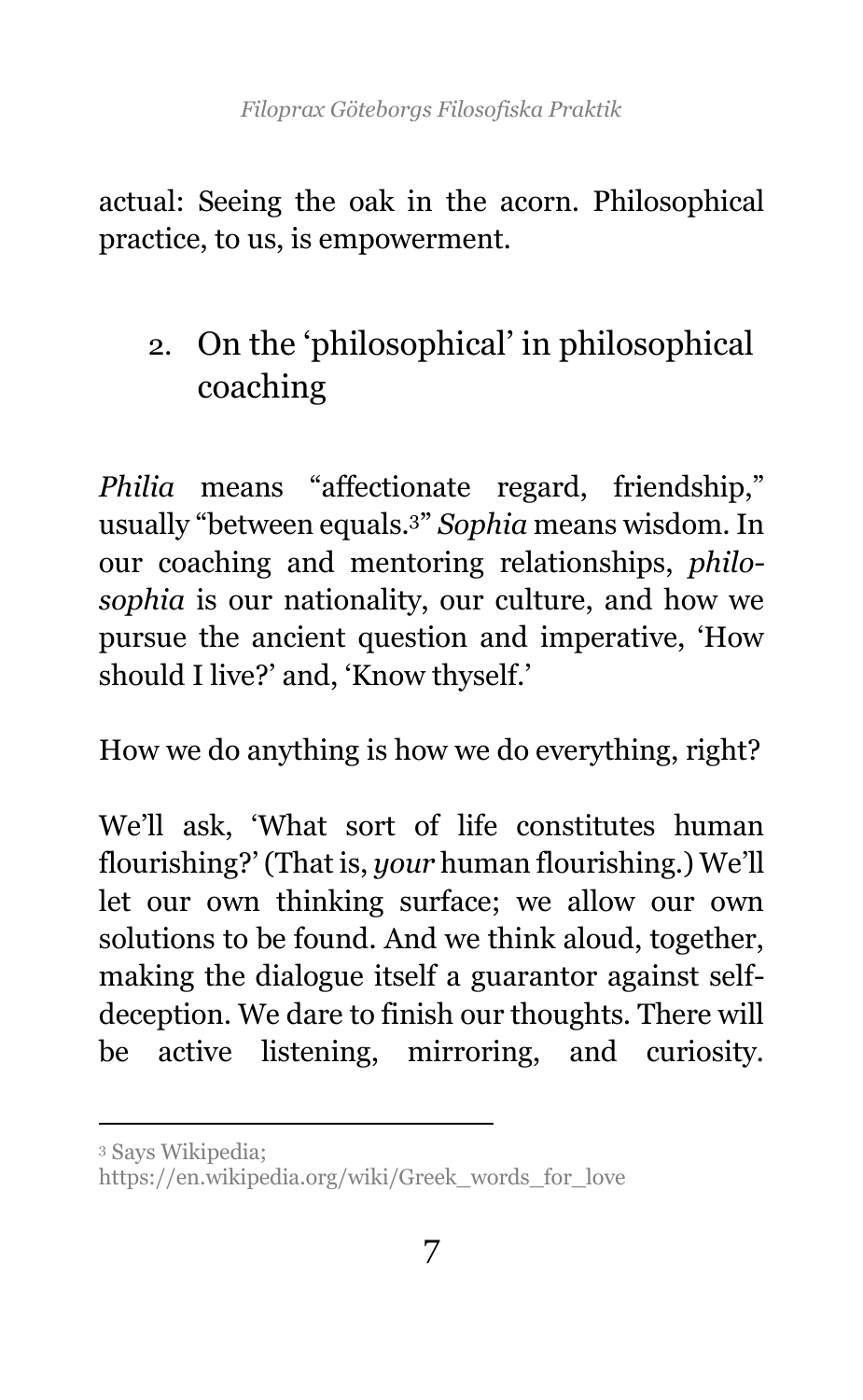### Clarification and loosening of knots. Some tying too, maybe.

Karl Popper once said,

Every discovery of a mistake constitutes a real advance in our knowledge … *We can learn from our mistakes*. This fundamental insight is, indeed, the basis of all epistemology and methodology, for it gives us a hint how to learn more systematically, how to advance more quickly.<sup>4</sup>

We could work with that.

 $\overline{a}$ 

"The true meaning of life," wrote Viktor Frankl, "is to be discovered in the world<sup>5"</sup> rather than 'within' you, or within some closed system. To find it, we must experience, create, and engage with the world – but we won't all do it in the same way. To establish one's own best way of interacting with the world requires work on both integrity and authenticity; inner experience and outward expression.

<sup>4</sup> Popper, Karl (1962) *The Open Society and Its Enemies*, pp. 375-376

<sup>5</sup> Frankl, Viktor (1946, 2008) "Logotherapy in a Nutshell," *Man's Search for Meaning*, p. 115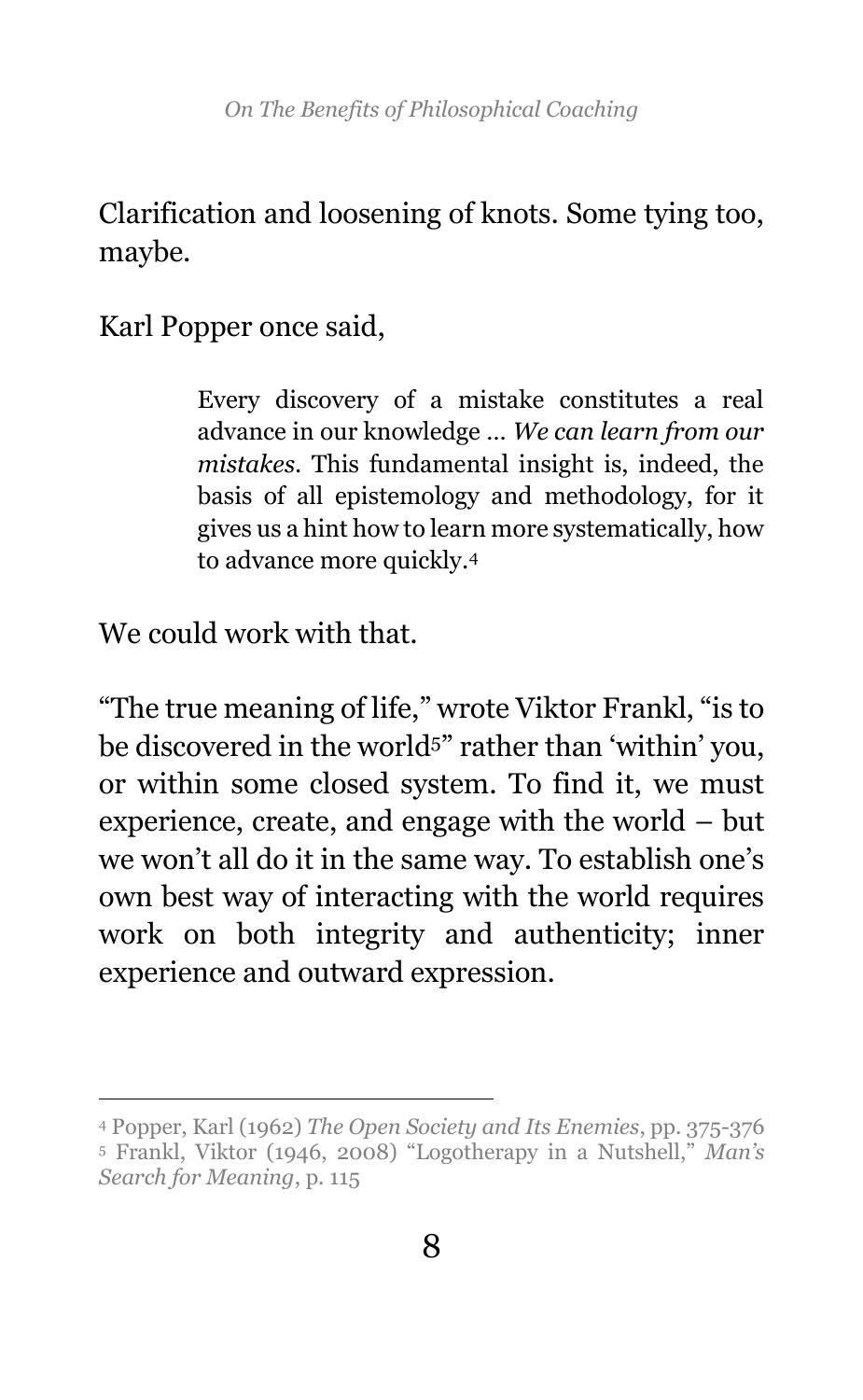(To us at Filoprax, this type of work is in constant progress. Often delightful, at that.)

We'll look for the seeds. The map and the track. A lantern if it gets a bit dark, or if we trip over some unformulated psychological history, for instance. We are by our very essence interpretative beings, as Hans-George Gadamer might have put it. He talked about the 'fusion of horizons' that can occur when we understand another person. Understanding, he said, is not something we *create* – it's something that melts; fuses<sup>6</sup>. The philosophical coach is trained in Socratic dialoguing, meaning searching for essentialities in a reflective, egalitarian way, so that we may see that spring brook of melted snow. We'll look for the umbrellas too; the overarching principles. We'll show, tell, suggest and stimulate. We'll focus, like Gerd Achenbach said, on **the life that strives to become thought**<sup>7</sup> . And we'll be especially curious about anything that presents itself as correct, decided, final, given – in short, anything that evades inquiry.

<sup>6</sup> As discussed in Herrestad, Henning and Svare, Helge (2006) *Filosofi för Livet*, p. 85 <sup>7</sup> Ibid., p. 123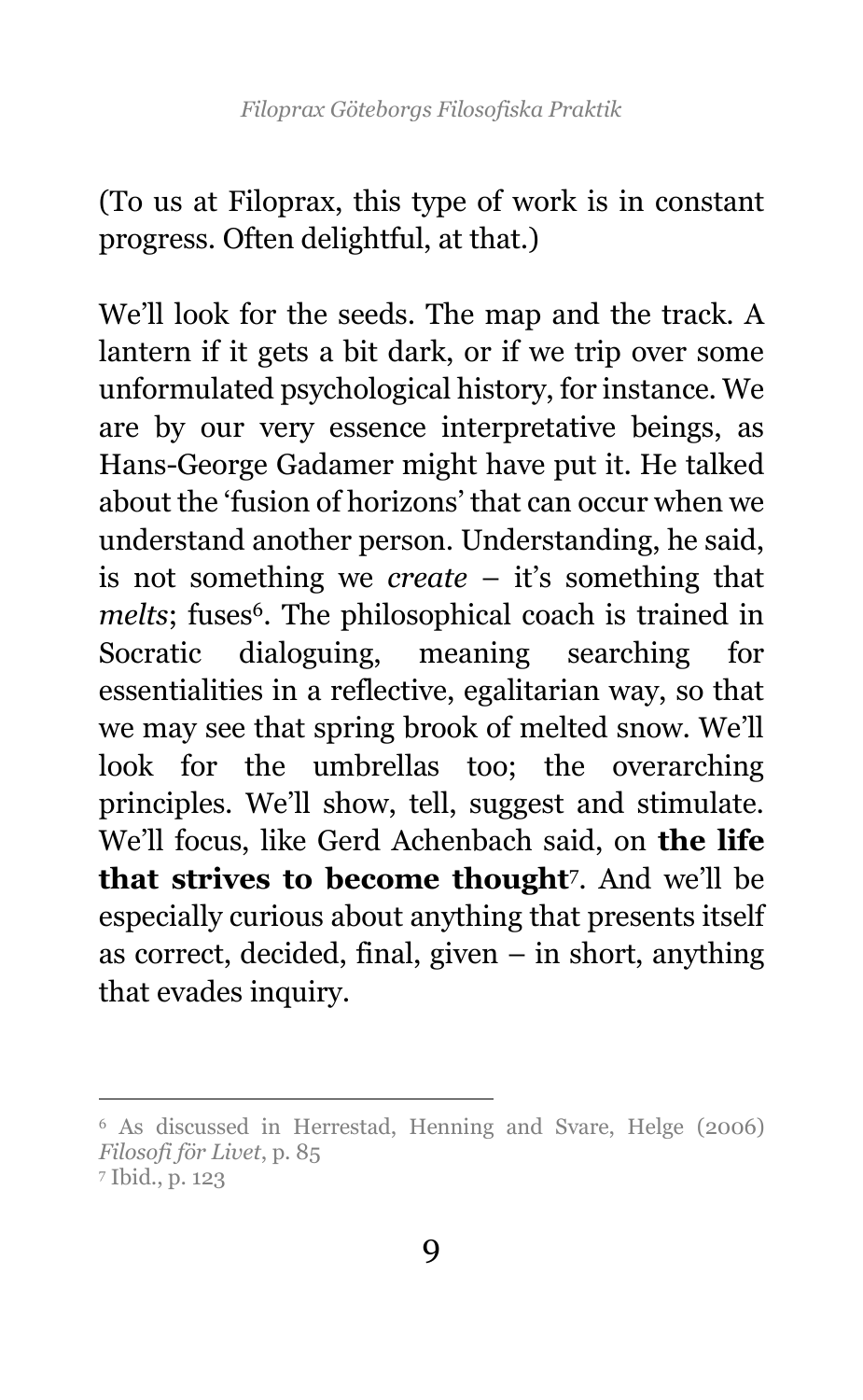(Those things are always among philosophers' favorite interests.)

Practicing philosophy in coaching and mentoring is permitting and holistic – we practice rigor and aim for lucidity in all that we do. We wander. We go by trial and error.<sup>8</sup> Emotions, for instance. We're not doing therapy, but surely our emotions are telling us *something*. Possibly something very important. "An emotion," writes Robert Solomon, "is a self-aware engagement in the world." He continues, "What characterizes … most emotions is their intelligence, their insight, their attunement to the world.<sup>9</sup>" Indeed!

> Emotions are not just phenomena to be analyzed and understood; they lie at the very heart of ethics, determining our values, focusing our vision, influencing our very judgment, giving meaning to our lives.<sup>10</sup>

<sup>8</sup> Remember Samuel Beckett: "Try again. Fail again. Fail better"

<sup>9</sup> Solomon, Robert (2007) *True To Our Feelings: What Our Emotions Are Really Telling Us*, p. 19; 45

<sup>10</sup> Solomon, Robert (1995) "The Cross-Cultural Comparison of Emotion," *Emotions in Asian Thought: A Dialogue in Comparative Philosophy*, p. 257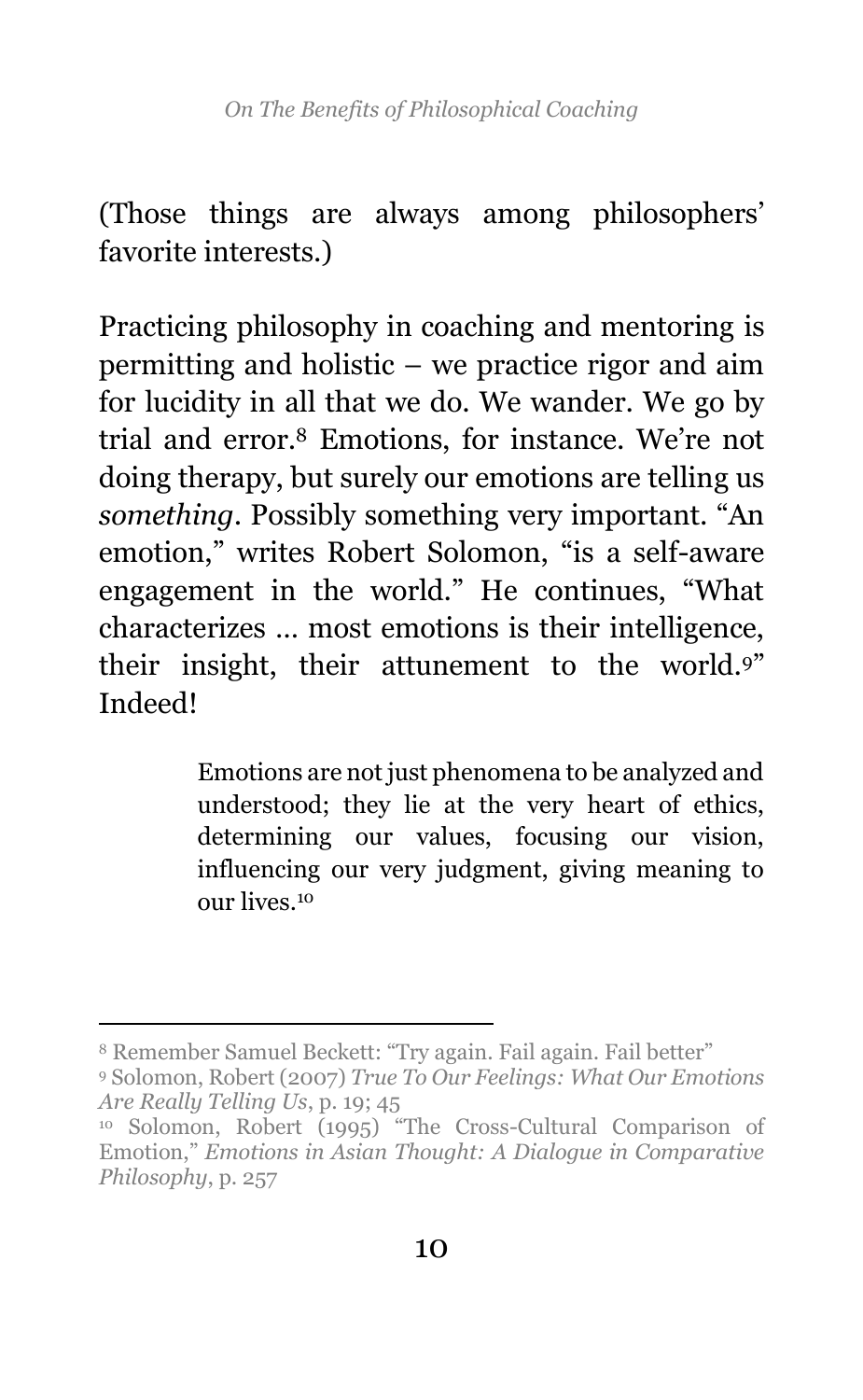A strong emotion is an indication that a situation requires some looking into. Do you feel grief, rage, anxiety? Might we then ask, 'Which life goals, right now, do you feel prevented from reaching' – what are these emotions telling you? Even unpleasant emotions can be viewed as friends on a mission to help you out.

Another convincing case for including emotions in wisdom-seeking activity, from Bertrand Russel this time:

> Perhaps one could stretch the comprehensiveness that constitutes wisdom to include not only intellect but also feeling. It is by no means uncommon to find men whose knowledge is wide but whose feelings are narrow. Such men lack what I am calling wisdom.<sup>11</sup>

And what about the other way around – how do your *thoughts* affect how you feel? In your internal dialogue when facing adversity, for instance; who says what? Are your opinions and values internally consistent (as a philosopher trained in logic might

 <sup>11</sup> Russel, Bertrand (1956) *Portraits from Memory*, p. 174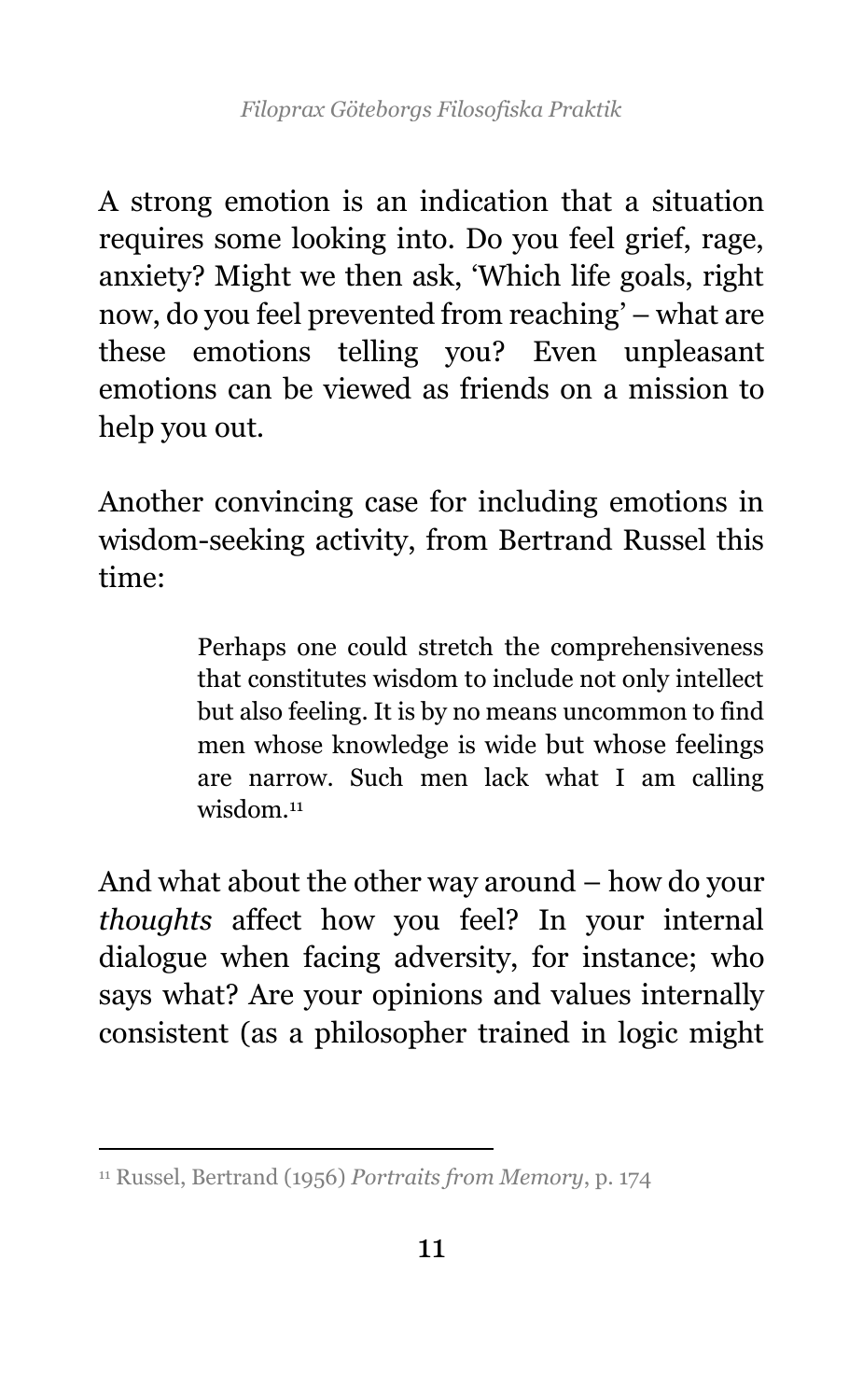### put it?) By the way, how would you discern critical thinking from negative thinking?

A capacity to be critical, to analytically weigh up the claims and arguments we are presented with, remains vital if we are to maintain a degree of independence … Critical thinking is at the very heart of philosophy as the key for emancipation.<sup>12</sup>

Sounds like something well worth looking into. Especially if you're prone to over-analysis or analysis paralysis.

We'll examine self, others, work, love. Values. (Do you know your values? Are you sure they're yours? Should we double-check; do an inventory?) Vision and mission. Motivation. Obstacles. Joy. Creativity. Rest. In philosophical coaching, we're not limiting ourselves to a particular theory or method. Our toolbox comprises the entire history of philosophy. The 'philosophical' in philosophical coaching lets you devote space to questions of meaning: Its focus is on developing the ability to think *well* – to think with resilience, intellectual curiosity and imagination, all

 $\overline{a}$ <sup>12</sup> Amir, Lydia (2017) "Intellectual Virtues," *Rethinking Philosophers' Responsibility*, p. 240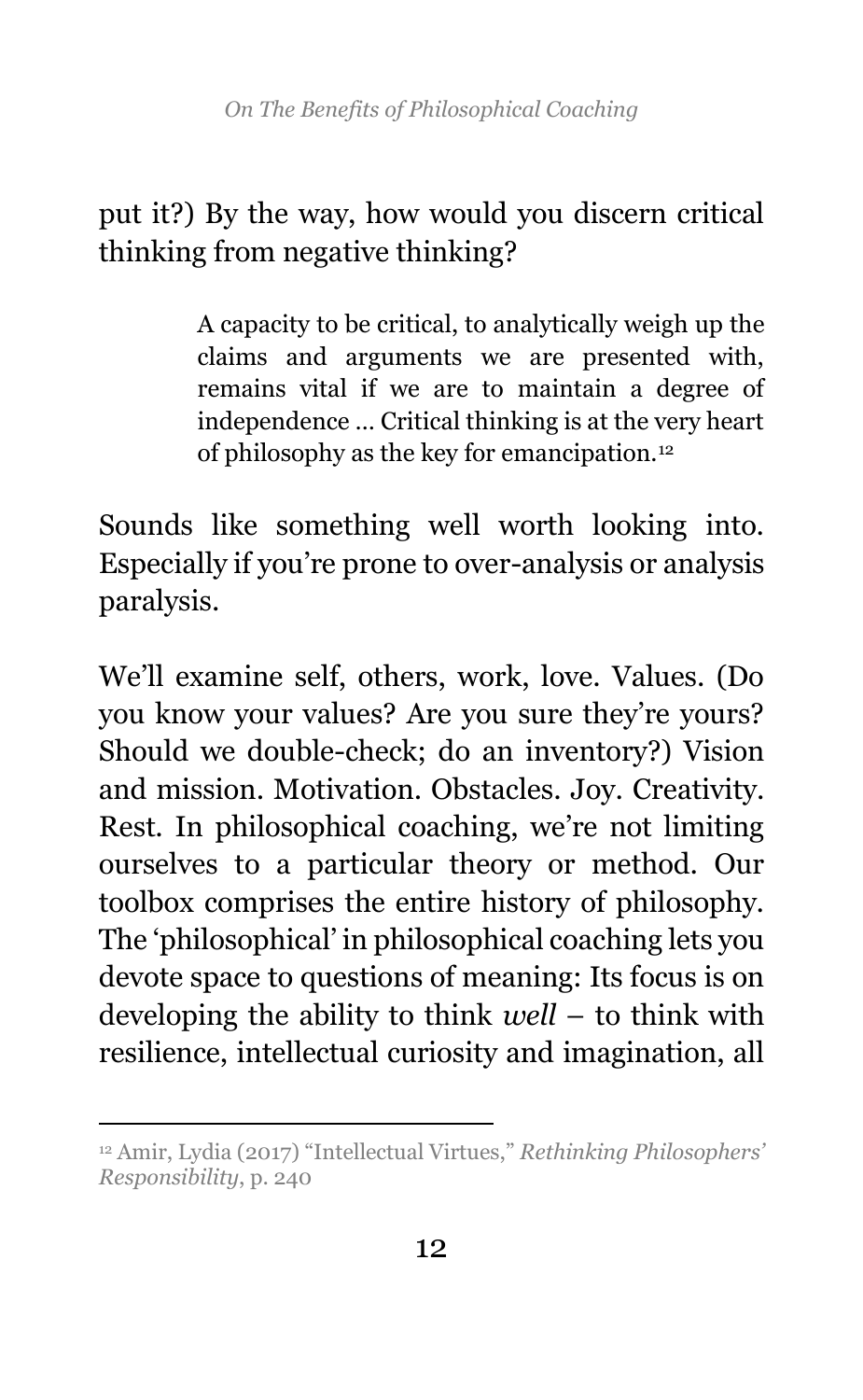for the purpose of integrated and dignified living. Thinking with life-affirming virtue. Virtues, you know, are acquired by practice and training. (By the way: According to Spinoza, blessedness is a virtue.) Epistemology, further, a discipline traditionally concerned with questions about the nature of knowledge; differences between knowledge and opinion, etc., becomes a practical activity in coaching – it concerns the problem of what to *do*.

If everybody who mattered to you automatically supported everything you did, what would you  $d\sigma^{13}$ ? Can we use these ideas for your philosophical future<sup>14</sup>?

It is the courage to continue that counts, like Churchill said at some point. Our job in philosophical coaching is to find a way to continue, and to do it gracefully.

<sup>13</sup> Try Robert Nozick's daydreaming ideal utopia thought experiment for five minutes. If there was a machine that could connect to you brain to give you *any type of experience* – what would it be?

<sup>14</sup> Emerson, reportedly, once said something like, "Our chief want in life is somebody who will make us do what we can." That would certainly be in line with coaching…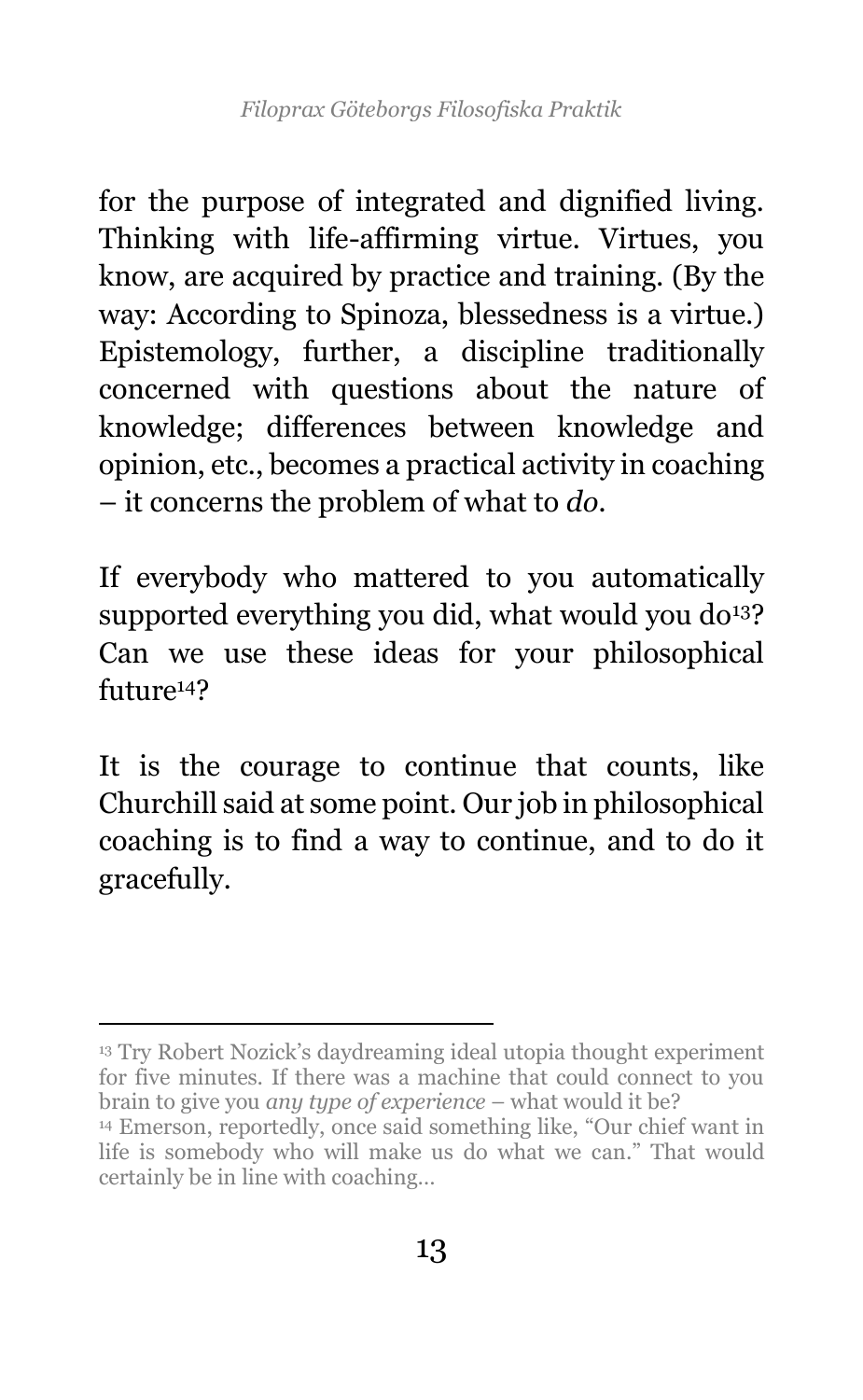"Als ich des Suchens müde war, erlernte ich das Finden," Nietzsche reportedly concluded. ('Since I grew tired of the chase and search, I learned to find.' Isn't it more melodious in German?)

What is it they say  $-80\%$  of success is turning up?

## 3. Notes forward

First of all: you do not *need* anything to 'fix' or 'cure' you; there's nothing 'wrong' with you. Philosophical coaching is something you *want*, because it can be such a deep and powerful tool on your way towards the eudaimonia – flourishing – that you are surely meant for. Coaching can start when you're ready to secure an upright position, a proud posture; to integrate insights and find authenticity in what you want to do in life. Insights without practice are not effective. Process, activity, and movement are crucial elements of being, as Erich Fromm pointed out – the active, *alive* person is like a "vessel that grows as it is filled and will never be full.<sup>15</sup>" The active, alive person

 <sup>15</sup> Fromm, Erich (1976) *To Have or to Be?*, p. 65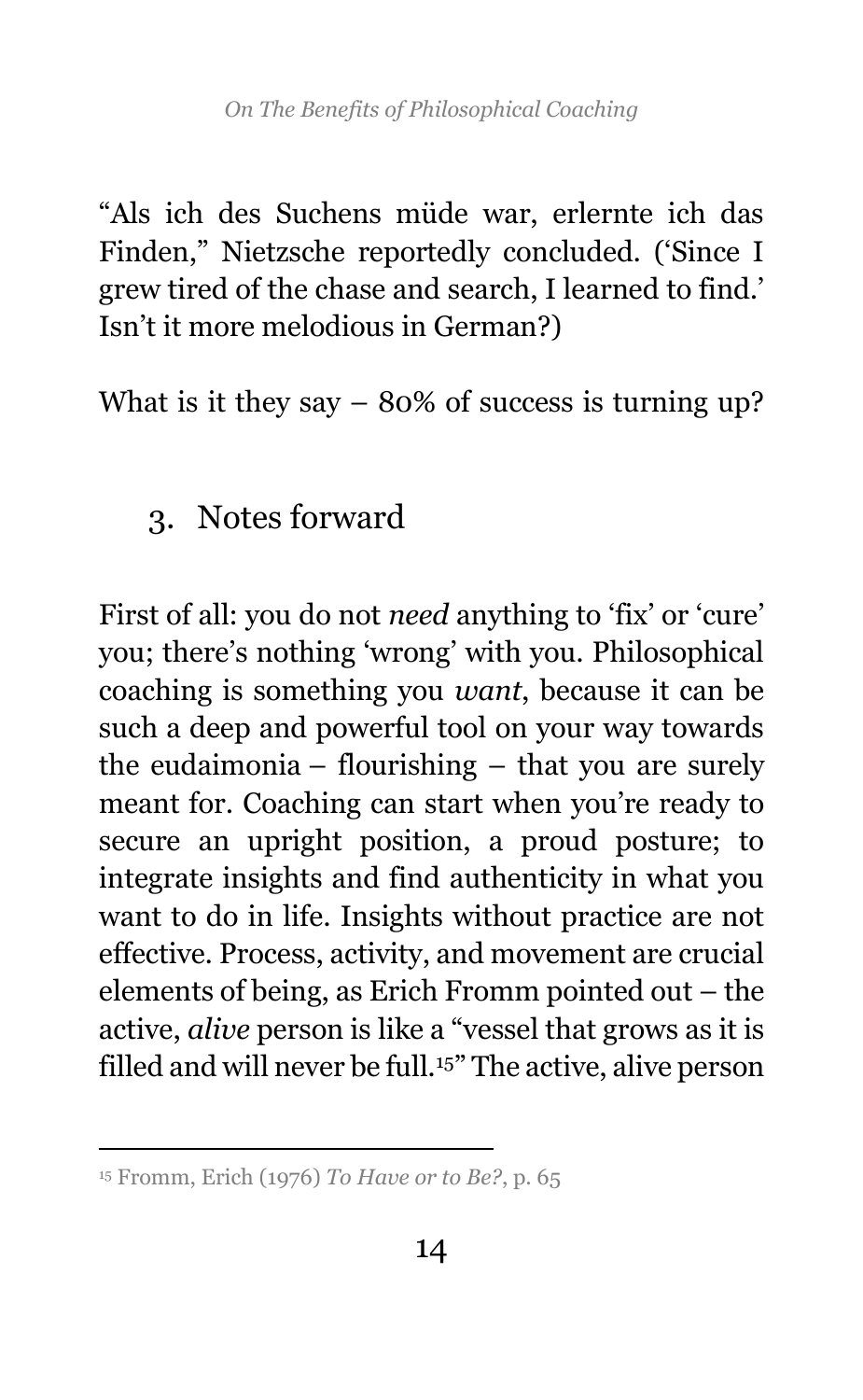is boiling, birthing, flowing in and beyond oneself. Running to peace. What a nice image.

"Health," wrote Frankl, is based on a certain degree of tension "between what one is and what one should become.<sup>16</sup>" Perhaps 'health' viewed this way is analogous to entelechy and eudaimonia. Do you see a mountain ahead, a big climb indeed, because you *know* that you could be so much 'more?' Do not despair – that's a very good place to start coaching.

Philosophy is about asking questions. But philosophy is also about hearing, and answering. "Man should not ask what the meaning of his life is … rather, he must recognize that it is *he* who is asked," Frankl continues. And we can only answer by answering *for* our lives; only respond by being responsible. Everything is talking to you  $-$  life, the world  $-$  and to philosophize is to respond. Then you can see the oak in your acorn.

What we are doing in philosophical coaching is, in a way, creating pasts for our futures. We create

<sup>16</sup> Frankl, Viktor. (1946, 2008) "Logotherapy in a Nutshell," *Man's Search for Meaning*, p. 110